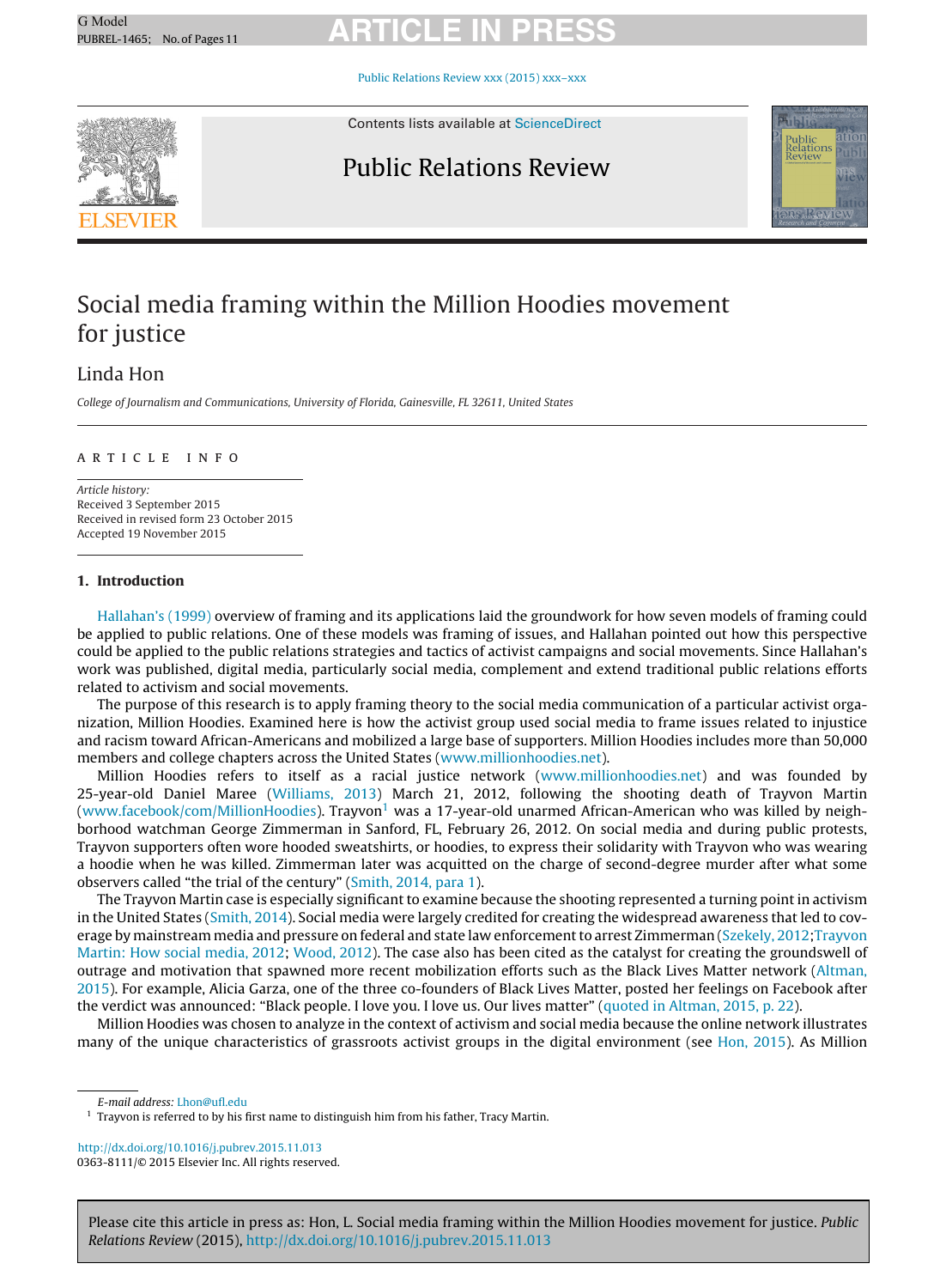#### 2 L. Hon / Public Relations Review xxx (2015) xxx–xxx

Hoodies' founder, Maree could be characterized as a "lone wolf" organizer, or someone who takes on the task of organizing or "leads drastically small teams" ([Earl](#page-9-0) [and](#page-9-0) [Kimport,](#page-9-0) [2011,](#page-9-0) [p.](#page-9-0) [15\).](#page-9-0) At the time of this writing, Millions Hoodies has a national administrative staff of eight, including current executive director Dante Barry. However, the group is largely an unstructured network of volunteer supporters who share information and organize offline protest activity collaboratively through social media. The top-level posts are generated by Million Hoodies, and anyone reading or viewing them can like, comment, and/or share.

### **2. Theoretical framework**

### 2.1. Social movements, activism, and digital media

[Tilly](#page-10-0) [\(2004\)](#page-10-0) identified the three main elements of social movements as campaigns (long-term public efforts that make claims on a target), repertories of contention (strategies and tactics available in a certain sociopolitical environment) and WUNC (worthiness, unity, numbers, and commitment). Tilly's definition bridges social movement theory with public relations scholarship by highlighting the role of strategic communication and mobilization of publics.

Digital media scholars have argued that digital technologies have ushered in a communication revolution that has fundamentally changed the nature of media and power relations among organizational and grassroots communicators. [Shirky's](#page-9-0) [\(2008\)](#page-9-0) work has focused on how collaboration in the digital sphere is occurring without the formal organizations and extensive resources needed in the past. [Earl](#page-9-0) [and](#page-9-0) [Kimport](#page-9-0) [\(2011\)](#page-9-0) addressed how digital media provide supersizing effects (increased speed and reach) and leveraged affordances, or unique dynamics that a new technology makes easier or possible. [Carty](#page-9-0) [\(2015\)](#page-9-0) noted that digital media allow users to create and distribute messages without permission from elites such as the mainstream media, corporate gatekeepers, the police, the military, or campaign managers.

Carty went on to explain that whereas traditional social movements tended to rely on hierarchy, charismatic leaders, and professional experts, collective behavior in the digital space is more horizontal and interconnected. Digital peer-to-peer networks broaden the traditional public sphere and create an electronic, grass roots civil society that operates in ad-hoc settings [\(Castells,](#page-9-0) [2001\).](#page-9-0) Digital media have provided activists unprecedented opportunity to get their message out, quickly reach a critical mass, and mobilize publics around a formidable campaign [\(Carty,](#page-9-0) [2015\).](#page-9-0)

### 2.2. Framing theory and public relations

[Snow](#page-10-0) [and](#page-10-0) [Benford](#page-10-0) [\(1988\)](#page-10-0) explained that activist organizations use frames to engage supporters, recruit new supporters, and motivate supporters to actin ways congruent with the organization's mission. They went on to suggestthat organizations accomplish these tasks through three core framing processes. Diagnostic framing identifies a problem in need of a remedy, prognostic framing proposes a solution to the problem, and motivational framing represents the call to action. Diagnostic framing includes attributions of blame or causality so that the movement has a target for its action [\(Carty,](#page-9-0) [2015\).](#page-9-0)

Within this larger context, [Snow,](#page-10-0) [Rochford,](#page-10-0) [Worden](#page-10-0) [and](#page-10-0) [Benford](#page-10-0) [\(1986\)](#page-10-0) identified frame alignment as the device activist groups use for mobilization whereby they articulate how individual interests, values, and beliefs are congruent and complementary with the group's ([Carty,](#page-9-0) [2015\).](#page-9-0) Four strategies for frame alignment identified by [Snow](#page-10-0) et [al.](#page-10-0) [\(1986\)](#page-10-0) are frame bridging (linking two or more congruent but structurally unrelated frames), frame amplification (clarification and invigoration), frame extension (reaching out to other potential supporters), and frame transformation (redefining what is meaningful within the primary framework in terms of another framework).

Studies about framing and public relations that are most relevant to this research are the few that specifically addressed framing as it relates to activist organizations and digital media. [Weberling](#page-10-0) [\(2012\)](#page-10-0) examined email messages from the Susan G. Komen for the Cure and Komen Advocacy Alliance to determine how frames were used to inform and inspire involvement among donors, volunteers, and individuals involved with Komen. She found three types of email categories—policy, development, and e-news—strategically used nine frames. Policy emails were in-depth and directed toward facts and decision making with a sense of urgency. Development emails tended to be shorter with direct emotional appeals for donations that focused on hope, survival, and the "face" of breast cancer (p. 114). E-news was the most informative with an emphasis on science, progress, and international news related to the organization and breast cancer. She concluded that hers was one of the first studies to look at framing through direct communication with constituencies. She argued that this approach was increasingly important for nonprofit organizations, given the proliferation of social media and the limited resources of some non-profits for traditional agenda building through the news media.

[Ihlen](#page-9-0) [and](#page-9-0) [Nitz](#page-9-0) [\(2008\)](#page-9-0) compared texts published on the Norwegian Oil Industry's website with hearing statements from two environmental organizations and media coverage about whether to lift a moratorium on petroleum exploration in two seas off of Norway. They concluded that even though the organizational actors in their study largely failed to get the media to adopt their frames, successful framing still has great potential for communicators. They went on to suggest that larger and differing cultural frames may have led to the impasse and that the various groups, including journalists covering the issues, should focus on ways to co-create shared meanings [\(Banks,](#page-9-0) [1995\).](#page-9-0)

[Zoch,](#page-10-0) [Collins](#page-10-0) [and](#page-10-0) [Sisco](#page-10-0) [\(2008\)](#page-10-0) examined whether [Snow](#page-10-0) [and](#page-10-0) [Benford's](#page-10-0) [\(1988\)](#page-10-0) framing processes were present in the issue-related messages on activist group websites and found that only 18% of the websites in their study contained public relations messages that included all of the three core framing tasks—diagnostic, prognostic, and motivational. Zoch et al.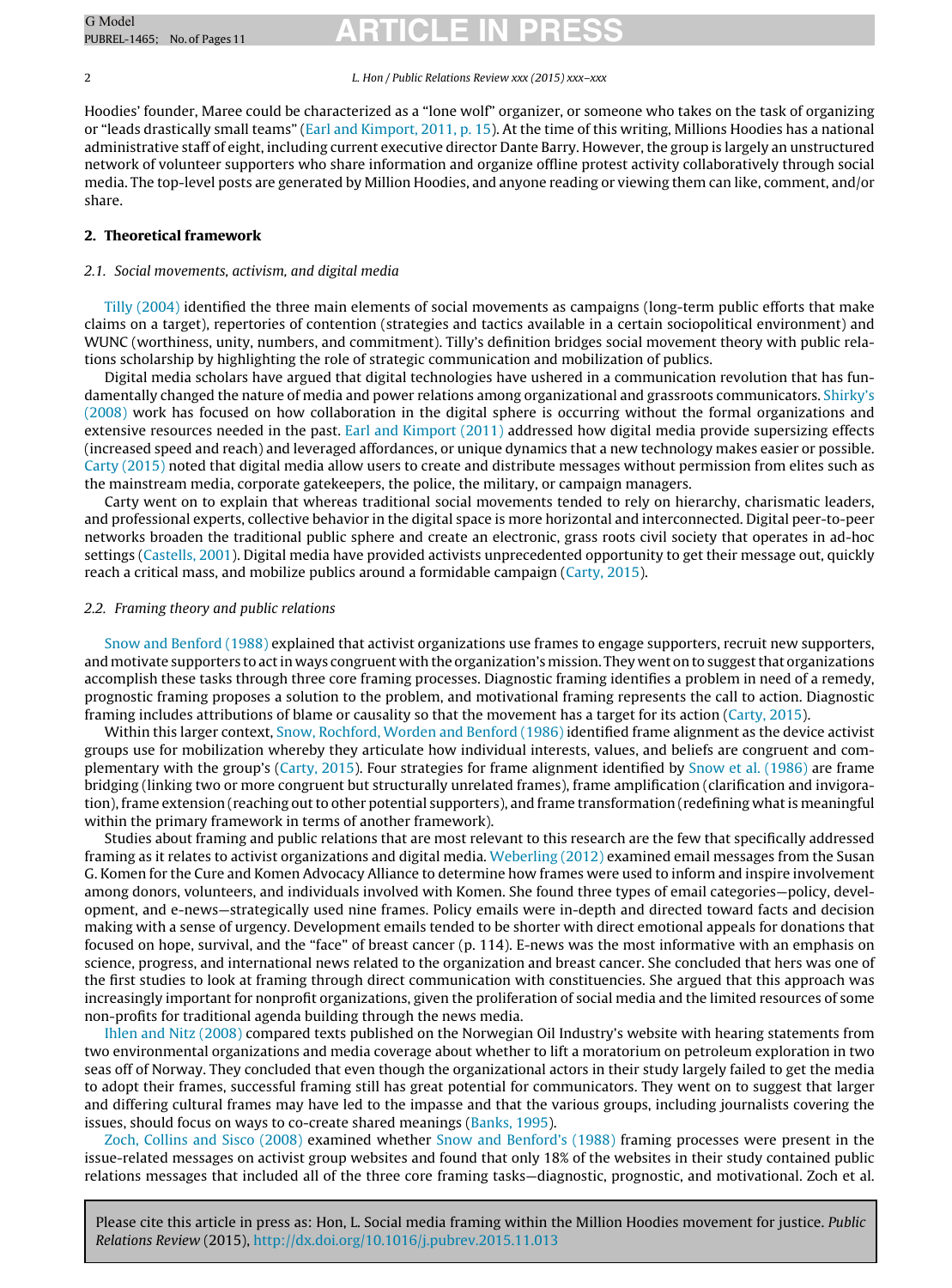#### L. Hon / Public Relations Review xxx (2015) xxx–xxx 3

concluded that, overall, the activist organizations were not optimizing the use of core framing processes in their website communication, which limited the organizations' effectiveness at creating support and transforming that supportinto action.

Extending research on activist websites, [Zoch,](#page-10-0) [Collins,](#page-10-0) [Sisco](#page-10-0) [and](#page-10-0) [Supa](#page-10-0) [\(2008\)](#page-10-0) investigated specific framing devices within the broader core tasks. They looked at framing devices such as catchphrases, depictions (general description, testimony, and statistics), exemplars, metaphors, and visual images. Again, they found that the activist organizations in their sample were not optimally framing the messages on their websites to increase awareness, motivation, and supportive behaviors among publics. [Zoch,](#page-10-0) [Collins](#page-10-0) [and](#page-10-0) [Sisco](#page-10-0) [\(2008\)](#page-10-0) and [Zoch,](#page-10-0) [Collins,](#page-10-0) [Sisco](#page-10-0) [and](#page-10-0) [Supa](#page-10-0) [\(2008\)](#page-10-0) suggested that practitioners need to drastically improve their website communication and suggested that future research be done via other communication vehicles to further explore framing and its relationship to public relations.

[Muralidharan,](#page-9-0) [Rasmussen,](#page-9-0) [Patterson](#page-9-0) [and](#page-9-0) [Shin](#page-9-0) [\(2011\)](#page-9-0) analyzed how nonprofit organizations and media organizations used Facebook and Twitter during relief efforts following the 2010 earthquake in Haiti. These researchers found that the dominant frame for nonprofits and media organizations on both Facebook and Twitter was episodic rather than thematic, meaning that most of the messages were short and direct and lacked contextual background that could have been included through the use of links. They also found that the dominant motivational frame for nonprofits on Facebook was morality while it was attribution of responsibility on Twitter. The dominant frame for media organizations was conflict for both Facebook and Twitter, suggesting "a sensational factor to grab attention" (p. 177). [Muralidharan](#page-9-0) et [al.](#page-9-0) [\(2011\)](#page-9-0) concluded that although these organizations were using social media during the crisis to communicate, they were not using social media to their full potential to involve stakeholders via stronger, more involving frames and strategies.

With this backdrop, this study investigated the following research questions:

RQ1. Which specific frames are used by Million Hoodies in its social media communication?

RQ2. Does Million Hoodies' social media communication display examples of prognostic, diagnostic, and motivational framing and, if so, how are they expressed?

RQ3. Does Million Hoodies' social media communication display examples of frame alignment—bridging, amplification, extension, and/or transformation—and, if so, how are they expressed?

#### **3. Method**

#### 3.1. Data collection

The Million Hoodies Facebook page was selected for analysis. The Pew Research Internet Project reported that Facebook continues to be the most popular social media site among Internet users in the United States, and although its growth rate has slowed, the level of user engagement has increased ([Duggan,](#page-9-0) [Ellison,](#page-9-0) [Lampe,](#page-9-0) [Lenhart,](#page-9-0) [&](#page-9-0) [Madden,](#page-9-0) [2015\).](#page-9-0) Pew documented that Facebook is used by 71% of online adults, compared to 28% for LinkedIn, 28% for Pinterest, 26% for Instagram, and 23% for Twitter [\(Duggan](#page-9-0) et [al.,](#page-9-0) [2015\).](#page-9-0) Facebook also allows for longer text-based conversation than Twitter, which is constructed for microblogging, and Instagram, which is largely photo-based. However, many of the Facebook posts examined here cross-referenced related Twitter hashtags, especially #Millionhoodies.

Because examining the initial period of mobilization immediately after Trayvon's death is crucial, the time period examined for this study is the day the site was founded, March 12, 2012, until July 20, 2013, one week after Zimmerman's July 13 acquittal. This post-verdict week was included to examine post-trial framing with the particular goal of looking for evidence of preliminary frame transformation, given the outcome of the trial.

#### 3.2. Data analysis

Each post<sup>2</sup> (a total of 652) was examined and analyzed by the researcher using an interpretive perspective rather than quantitatively coding units of analysis ([Fairclough,](#page-9-0) [2003;](#page-9-0) [Owen,](#page-9-0) [1984;](#page-9-0) [Putnam,](#page-9-0) [1983\).](#page-9-0) The approach was described in the textual analysis of social media communication conducted by [Carr,](#page-9-0) [Pratt](#page-9-0) [and](#page-9-0) [Herrara](#page-9-0) [\(2012\)](#page-9-0) following Japan's 2011 Tohoku earthquake. As [Carr](#page-9-0) et [al.](#page-9-0) [\(2012\)](#page-9-0) explained, "Textual analysis enables a researcher to decipher the overarching themes based on the sum of mini-messages on [a] SNS (social networking site). The analysis is systematic and invokes a broader process of critical reflection on various interpretation of messages and ideological streams embedded in the text" (p. 297).

The researcher began by reading the posts within the designated period in reverse order since the posts are organized from most recent to oldest. Key words and phrases were noted as the researcher read and re-read the posts. Most of the posts contained supporting content such as promotional material (fliers, posters, links to Million Hoodies' website and allied organizations such as Global Grind.com, a video-centric website focused on African Americans), links to news articles and videos, as well as videos, photos, and photos of artwork posted by Trayvon supporters. All of this additional material was reviewed. However, several of the links were no longer working.

The posts were examined for specific frames that emerged inductively within and across the posts ([Fairclough,](#page-9-0) [2003\)](#page-9-0) as well as to determine whether posts within a particular frame were indicative of one ofthe core framing processes (diagnostic,

 $^2$  Because the emphasis of this study was communication from Million Hoodies, comments to the main posts left by supporters, or in some cases trolls (opponents who leave flaming comments), were not included in the analysis.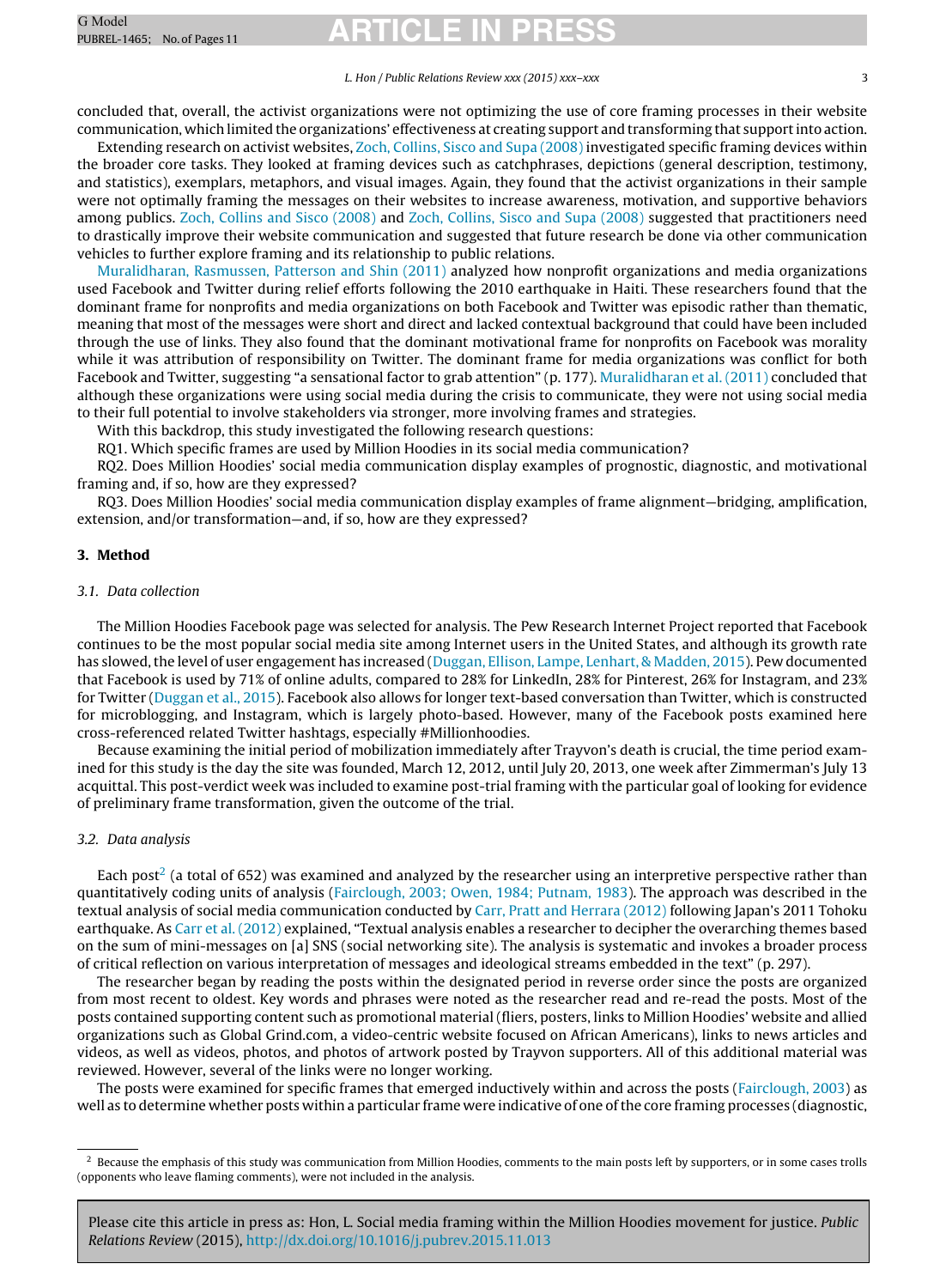#### 4 L. Hon / Public Relations Review xxx (2015) xxx–xxx

prognostic, or motivational). Notes were taken as frames and processes emerged. In addition, posts were reviewed for indicators of frame alignment (bridging, amplification, extension, and transformation).

A categorization scheme was created by copving the posts or transcribing the posts verbatim<sup>3</sup> under what appeared to be the most appropriate frame and then placing the post under the appropriate core or frame alignment process. This initial categorization scheme then was analyzed, reanalyzed, and adjusted by moving some examples to other categories to develop the best description of all of the phenomena represented in the posts.

Sample posts and descriptions of supporting material were selected for the results section by identifying the most representative and/or compelling examples to illustrate the over-arching specific frames and describe the core or framing alignment process. Dates of the posts are included in the results section to indicate the chronology of the posts during the timeframe examined.

## **4. Results**

### 4.1. Diagnostic framing

The most prevailing diagnostic frame in Million Hoodies' Facebook communication is evidenced in the organization's full name, Million Hoodies for Justice. The campaign mobilized people through the collective frame of outrage at the injustice of the circumstances surrounding Trayvon's death and, later, Zimmerman's acquittal. Million Hoodies also used the frame of racism to diagnose and explain the problem.

### 4.1.1. Justice

From the outset(March 2012), Million Hoodies began its diagnostic framing using a justice frame. One ofthe earliest posts featured a photo shared by U.S. professional basketball player LeBron James. The photo showed the Miami Heat (James' team atthe time), wearing hoodies and bowing their heads. A message from James said: "We are all Trayvon. Hoodies. Stereotyped. We Want Justice" (March 23, 2012).<sup>4</sup> Another early post showed a photo of a young girl at a Trayvon rally in Phoenix, AZ, with a sign that said, "Justice is the balance between morality and right and has a valor superior to that of the law" (March 26, 2012).

In one of the first longer posts, Maree included an excerpt from his letter to Florida State Prosecutor Angela Corey:

In my 24 years on this earth I've seen more violent injustices committed against black people at the hands of bigots and racists than I care to recount—to say nothing of the countless others which have no doubt missed the headlines of national news media. My reaction is always the same: Anger. Sadness. More Anger. Empathy for the family of the victim. Fear (an overwhelming sense that it could happen to me. . .it has happened to me). But at this point—despite lingering thoughts of how to protect my little sister from such violence—I've been programmed to console myself with the rationalization that these are just isolated incidents far from the norm and to move on with my day. Not today. (March 26, 2012)

A day later, Million Hoodies continued this theme:

Justice is not enough for Trayvon Martin. Yes, justice is what we all want for Trayvon. Justice is what he and his family deserve. And justice is what I'm confident that they will one day receive, hopefully in the not too distant future. But no, justice alone is not nearly enough for Trayvon. If his senseless death can somehow lead to anything of lasting value, it will only be an awakening to a much larger truth. (March 27, 2012)

Two months later, a posted quote from Martin Luther King, Jr., revealed the justice frame again: "Injustice anywhere is a threat to justice everywhere" (May 23, 2012).

A year after the shooting, Million Hoodies still was emphasizing justice. An example came in a post that is an excerpt from a speech given by New York City councilmember Jumaane D. Williams at a Million Hoodies vigil. As Williams said:

Please do not make us speak in a language you do not want to hear. Please hear us while we're calm because unheard people do things to be heard. When black men and brown men are shot and killed without any retribution, when stop-and-frisk is condoned by a mayor<sup>5</sup> who will double down on the State of the City address, our people will do things to be heard. So I beg for justice. . . .If you don't hear us now, you will hear us later. I beg and plead, hear us now. Because it is true: No Justice No Peace. If you know justice, you know peace. Please choose justice, don't ask us for peace. It's unfair, it's immoral. We want justice and we want it now. (February 26, 2013)

Later in the campaign and just days before the Zimmerman verdict, Million Hoodies emphasized justice to communicate its frustration with a mobile application that showed a photo of Trayvon giving the camera his third finger (unflattering

 $3\,$  In some cases, the posts included so many visuals and hypertext that the researcher typed the main text content verbatim before coding the post's text within the categorization scheme.

<sup>&</sup>lt;sup>4</sup> For direct quotes, the original spelling and punctuation are preserved in the posts with the exception of some minor editing for several posts.

<sup>5</sup> This is a reference to the mayor of New York City at the time, Michael Bloomberg.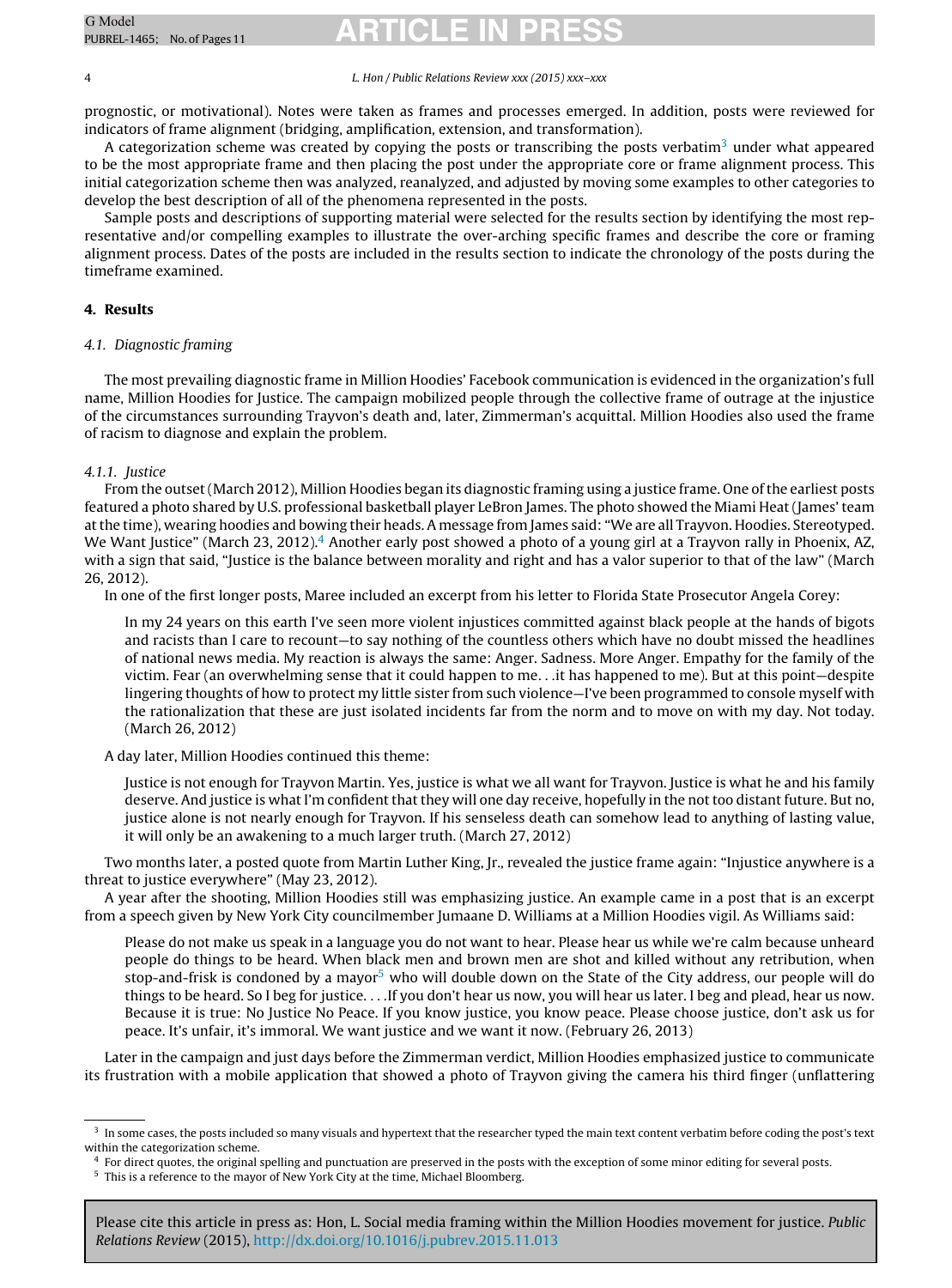#### L. Hon / Public Relations Review xxx (2015) xxx-xxx

and/or doctored pictures of Trayvon were circulated on the Internet and shared by social media). As the group said in its post that included a photo of the app:

Justice For All. "Angry Trayvon" mobile app portrays the slain teen as a street thug & you can STILL buy it in the Google Play store <http://bit.ly/1aVKPyX> The developer announced that they had removed it, but you can still find "Angry Trayvon HD" in the Google Play store at a premium price of \$1.99. Ignorance. . . . (July 9, 2013)

After the verdict, Million Hoodies continued using the justice frame. For example, the following quote was posted with a link to a story from CRASSTALK.COM whose headline read, "When will being young, black, and male cease to be a crime?":

This is why the peaceful marches and protests we've witnessed in the last 48 hours are so very important. It is marking the will of the people. A clear sign that we feel that justice has not been served. That it is not acceptable to hunt young black men. To stalk them, to instigate a situation where they have to fight for their lives, just to then be put on trial for enacting their rights of liberty in this country. (July 15, 2013)

#### 4.1.2. Racism

Inits diagnostic framing,Million Hoodies targeted racismas the explanationfor why Zimmermanfollowed and confronted Trayvon the night of the shooting. In addition, the group's posts implied that some police officers are racist and the law enforcement system is characterized by institutional racism. For example, one post said: "No justice, No Peace. No racist police (March 24, 2012). Another told supporters: "Text TRAYVON to 30,644. Help ensure Justice for #TrayvonMartin. Tell @TheJusticeDept to arrest his killer + hold Sanford police accountable" (March 25, 2012). Still another asked readers to "see if you can figure out the common theme" and then provided a list of 39 unarmed African Americans who were victims of gun violence (March 25, 2012). A day after the verdict, Million Hoodies posted a photo of a girl at a rally holding a sign that said, "Fight systemic racism." In response, Million Hoodies posted, "This says it all" (July 14, 2013).

The racism frame was elaborated by communicating a distrust of the law enforcement system in general. In response to the police video footage of Zimmerman's being questioned on the night of the shooting, Million Hoodies said, "There is not a scratch on him" (March 28, 2012). The day the Sanford police chief was fired for his mishandling of the case, the group posted the story from CNN.com and commented, "Accountability is a wonderful thing" (June 20, 2012). And, after the announcement that Zimmerman would be charged in Trayvon's death, Million Hoodies posted, "Long overdue!" (April 11, 2012).

One of the most compelling posts related to institutional racism toward African-Americans is a photo of Tracy Martin, Trayvon's father, with a tear rolling down his cheek. Behind Martin is the obscured image of the American flag. Below the photo, Million Hoodies posted, "This pic just made me cry" (April 12, 2012).

Million Hoodies also expanded the racism frame by emphasizing people's unfounded suspicion of African-American males. An early post (March 24, 2012) showed a photo of a male African-American child, dressed in a hoodie and holding the same brand of canned drink Trayvon was carrying when he was shot. The child is carrying a sign that shows a checklist of four items, all checked off. The items are ice tea,<sup>6</sup> Skittles (Trayvon also had a packet of Skittles with him that night), hoodie, black. The bottom of the checklist said, "Am I next?"

Several days later (March 27, 2012), Million Hoodies posted a video, featuring male African-American students at Howard University School of Law titled, "Do We Look Suspicious?" In the video, each student pulls the hood of his hoodie over his head and says, "Do I Look Suspicious?" Several of them tell the viewer their major and/or career plans. As one of the men explained, "Contrary to what America has led many to believe, all young black males are not suspicious. Unfortunately, for Trayvon, we will never know what was in store for him because America believed this innocent child was suspicious."

#### 4.2. Prognostic framing

Prognostic framing used by Million Hoodies was less prevalent than diagnostic framing and vague about concrete solutions. Prognostic frames tended to center around the frame of solidarity among people. Solidarity was presented as the solution to countering the feelings of injustice stemming from Trayvon's shooting and Zimmerman's acquittal and preventing such occurrences from happening in the future. However, increased gun control, including repealing Stand Your Ground,<sup>7</sup> emerged as a specific proposed remedy for curbing gun violence.

### 4.2.1. Solidarity

Million Hoodies used a solidarity frame to appeal to people's desire for unity. For example, one of the early posts asked supporters to "help create a collective portrait of an America that won't stand for racial profiling" (March 20, 2012). When Million Hoodies launched its website, the group shared this news in a post that said, "When you see me, see you" (March 22, 2012). In another post about early protest activities, Million Hoodies commented, "Great photos of our nation coming

<sup>&</sup>lt;sup>6</sup> Based on the Sanford police department's inaccurate cataloging of evidence, the media reported the drink was Arizona's iced tea although the drink was actually Arizona's watermelon beverage ([Bloom,](#page-9-0) [2014\).](#page-9-0)

 $^7$  Stand Your Ground laws provide people the right to defend themselves with deadly force if they believe they are in mortal danger (<http://www.ncsl.org>).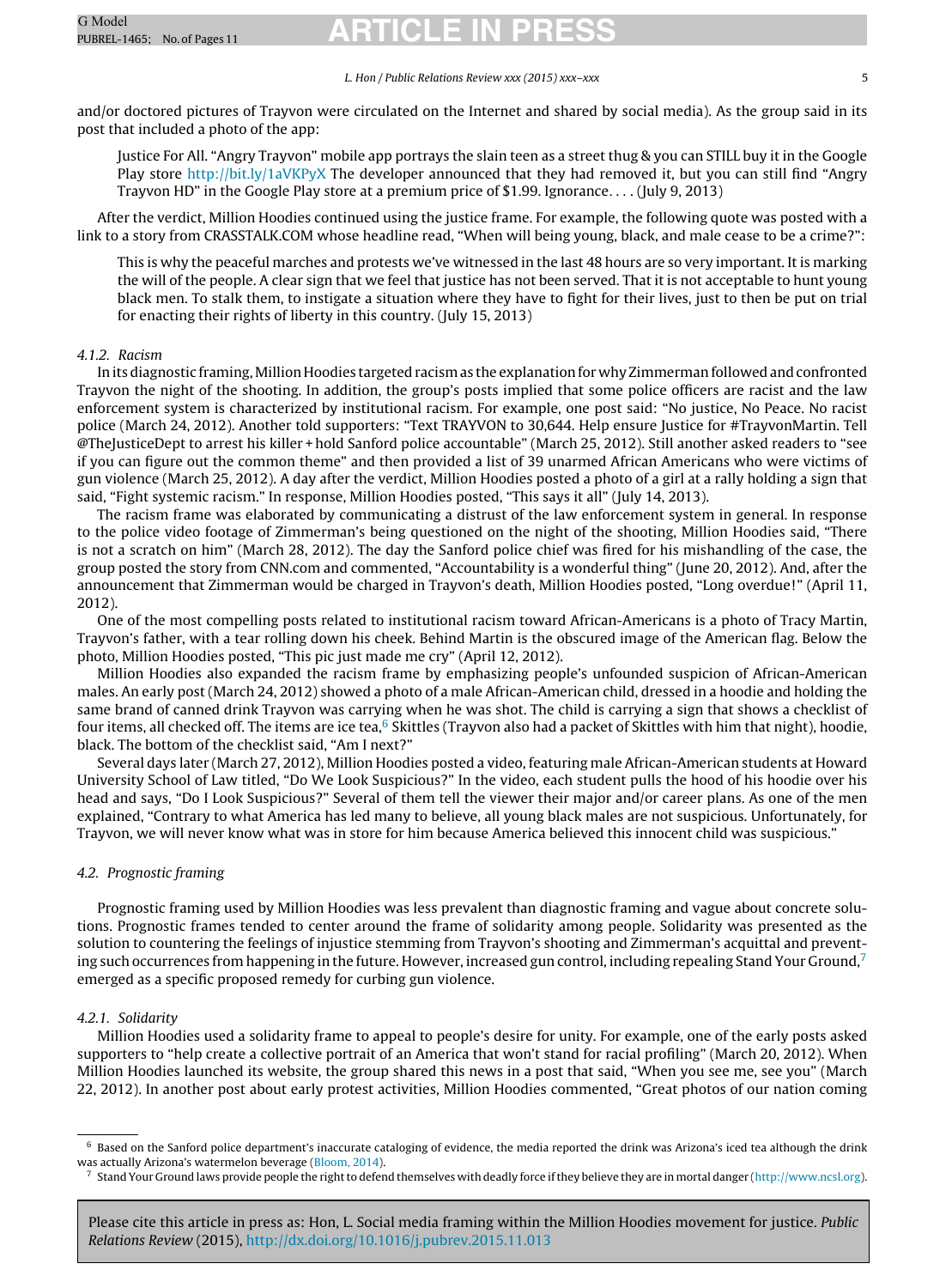#### 6 L. Hon / Public Relations Review xxx (2015) xxx–xxx

together for Trayvon Martin" (March 28, 2012). Later in the campaign, solidarity still was emphasized. For example, a new poster was distributed on Facebook to publicize the Justice for Trayvon National Day of Action Vigils in 100Cities. In the post that includes the poster, Million Hoodies told supporters, "Please use this one! SOLIDARITY!!!."

Many individual supporters—of all races and ages—expanded the solidarity frame by posting photos of themselves' wearing hoodies. Although some of these posts came from celebrities such as Muhammad Ali and Kathy Griffin, the overwhelming majority were shared by the grassroots followers who make up Million Hoodies' constituency.

## 4.2.2. Gun control

Within two weeks of the organization's founding, Million Hoodies was using a gun control frame. A March 26, 2012, post read, "Let's put an end to Stand Your Ground nationwide!" Less than a month later, the Dream Defenders, a group of high-school students formed after Trayvon's death, posted a picture of a group of defenders, wearing hoodies, bowing heads, and holding anti-Stand Your Ground signs. The accompanying post said:

DREAM Defenders in Miami tried to deliver more than 14 thousand petitions collected by Presente<sup>8</sup> Action to [Florida] Senator Marco Rubio demanding for him to revoke his support for the "Stand Your Ground" law. They were received by the police telling them that they would get arrested. Please share this message so we can hold Senator Rubio accountable for supporting the "Kill at Will" law in Florida. MH posts Solidarity! (April 10, 2012)

Other later posts illustrated the continued use of a gun control frame. For example, a supporter posted a picture of a postcard (with names of U.S. senators) that read:

URGENT Call NOW! These senators are facing pressure from the gun lobby to say no to every proposal INCLUDING background checks. Please call them and tell them to vote: YES on background checks, YES on assault weapons, YES on large magazine ban, YES for sensible guns. (February 22, 2013)

### Another post said:

Today is the one-year anniversary of Trayvon's death. We will be tweeting and Facebooking the names of kids killed by gun violence in the last year. All of our children deserve to grow up in a safe environment. We must stop the violence. Please follow us @millionhoodies or watch this page to join in. (February 26, 2013)

#### 4.3. Motivational framing

The Million Hoodies motivational framing centered on a participation frame aimed at individual supporters. Million Hoodies organized marches, rallies, and vigils before and after the trial. Million Hoodies' posts also indicated numerous examples of the organization's encouraging supporters to share information and photos through social media.

The first post to use the participation frame borrowed phrasing from the Occupy Wall Street Movement. A supporter posted a photo of herself with the caption, "Occupy the Hood." In her hand, she is holding a coffee cup that says, "This is your world. Shape it or someone else will" (March 21, 2012).

A sampling of other early posts with calls for participation included the following:

Marches are spreading—Tonight in LA, Leimert Park at 5 pm. (March 22, 2012)

Good luck to all the #MillionHoodies events taking place across the nation tonight and this weekend! Official website for all organizers coming soon! Post your photos here. (March 22, 2012)

Here is an updated schedule of this week's rallies and vigils. Please spread far and wide. (March 25, 2012)

Tonight at 7:17 PM EST please take your #hoodiesdown for 1 min and 46 s of silence on the 2 month anniversary of #Trayvon's death. Please spread the word. (April 26, 2012)

Million Hoodies used a participation frame to forge a personal connection between Trayvon's family and supporters. For example, an April 24, 2012, post asked supporters to send Mother's Day wishes to Sybrina Fulton, Travyon's mother. Another said:

February 26, 2013, will mark the one-year anniversary of the death of Trayvon Martin. We will join his mother and father in New York City for a candlelight vigil in his honor. Please join us. Please bring a candle, as we will have a special moment at 7:17 PM. Please spread the word about this event by SHARING this flyer and link with your friends: <http://goo.gl/ikCMc> Our work is not done! Justice for Trayvon! (February 21, 2013)

Some ofthe most obvious examples of calls for participation had to do with the verdict. On the day Zimmerman's acquittal was announced, Million Hoodies posted, "Join Million Hoodies in an open national call tomorrow at 11am Eastern and 10

<sup>8</sup> According to its website, "Presente is the largest national Latino online organization advancing social justice with technology, media, and culture" ([www.presente.org\)](http://www.presente.org).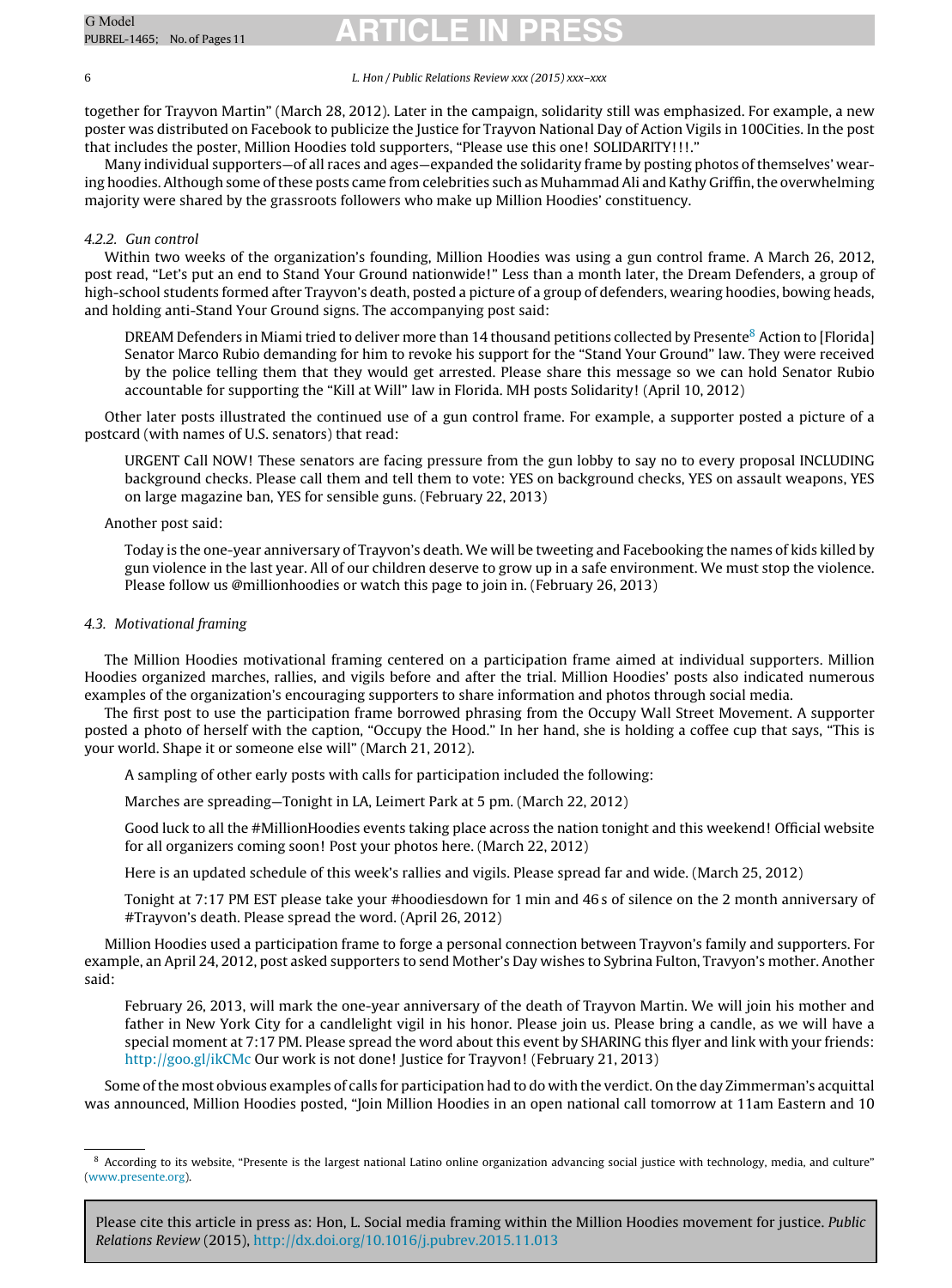#### L. Hon / Public Relations Review xxx (2015) xxx–xxx 7

am Pacific to discuss the # Zimmerman verdict and response" (July 13, 2013). A day later, Million Hoodies said, "Time to take the gloves off. Millionhoodies is now accepting donations" (July 14, 2013). On the same day, Million Hoodies posted calls for attendance at various protests, rallies, and vigils including events in New York City, Portland, OR, Grand Rapids, MI, Washington, D.C., and Boston, MA. Indicating the international reach of Trayvon's supporters, one post said, "Germany stands for Trayvon! Tonight: Berlin at Brandenburg Gate in front of US Embassy, 6 pm (18 Uhr). Please show these folks some love for standing with us" (July 15, 2013).

Million Hoodies also encouraged participation by targeting national law enforcement officials. For example, early in the campaign (May 4, 2012), the organization asked supporters to sign a petition urging then U.S. Attorney General Eric Holder to investigate the death of Kenneth Chamberlin, an African-American man shot by police in his own home ([Powell,](#page-9-0) [2012\).](#page-9-0) After the Zimmerman verdict, Million Hoodies also posted a link to a Washington Post story indicating that the U.S. Department of Justice sought public feedback on the Zimmerman case through emails to the department. Million Hoodies' accompanying post told supporters, "You know what to do" (July 17, 2013).

### 4.4. Frame alignment—bridging

Frame bridging can be seen in the social media conversation that linked issues surrounding Trayvon's case to African Americans facing injustice and racism. One of the most obvious examples was comparing Trayvon's circumstances to other African Americans killed by gun violence, often at the hands of Whites and/or the police. For example, one post said: "While preparing for the Million Hoodies March for Trayvon Martin I received this heartbreaking call from the mother of Johnny Cash VanderWiele, another victim of gun violence in Florida. I promised to share her son's story" (March 31, 2012). Million Hoodies also weighed in on the case of Jasmine Thar, a 16-year-old African-American girl who was shot and killed February 25, 2011, outside of a home she was visiting in Chadbourn, NC [\(Harden,](#page-9-0) [2011\).](#page-9-0) A year after the shooting, Million Hoodies shared a link to a news report with the headline, "James Blackwell Shoots, Kills Jasmine Thar; Still No Charges Filed" (April 25, 2012) and posted, "Tomorrow we wear our hoodies for all Trayvons" (April 25, 2012). On November 23, 2012, Jordan Davis, a 17-year-old African-American male, was fatally shot in Jacksonville, FL. A week later, Million Hoodies posted, "Make your voices (and radios) heard today at 5 pm in honor of Jordan Davis!" (November 30, 2014).

Million Hoodies also forged connections to other African-Americans facing racial profiling and police brutality. For example, an April 8, 2012, post said:

Our inbox is full of messages from all of you. Thank you for your continued love, support, and activism. This came from a supporter in Sacramento, CA. A young man was asked to leave the mall for wearing a hoodie. When his father intervened, this is what happened.

The post includes a link to a video taken by a female customer who witnessed security officers' restraining an African-American male in a suburban mall. As the video starts, the woman says: "He's not doing anything. I'm going to record this." The viewer then can see the man being held on the floor while pleading with the officers: "What did I do? I have a broken wrist. Please."

Other posts connected Million Hoodies to the bigger issue of institutional racism in law enforcement. For example, one post (July 4, 2012) included a photo of a promotional poster for the upcoming film about police stop-and-frisk practices, "Fruitvale Station." In this post, Million Hoodies told supporters: "Commit. Since 2002, over 4 million young people have been stopped-and-frisked in NYC. In 2011, 87% of those stopped-and-frisked were Black or Latino, and nine out of ten were completely innocent, according to NYPD's own reports."

Frame bridging also was seen in references to other social justice movements. Next to a photo of a group of Dream Defenders wearing hoodies and blocking the doors to the Sanford Police Department, Million Hoodies posted, "Occupy Wall Street" (April 9, 2012). Another post said:

On Tuesday May 1st, 2012, citizens from all over the world will participate in a general strike and take to the streets in support of workers everywhere. We join the call to demand social and economic justice for all the world's people and stand in solidarity with the direct actions meant to target a racially biased global economic system that contributes to human suffering and countless deaths. (April 28, 2012)

Another example was when Maree applied for a "Do Something"<sup>9</sup> funding award and asked supporters to vote for him. As Maree said, "Arab Spring. Occupy Wall Street. Millionhoodies. Whose streets!!!???. Text DAN to 38,383 (July 3, 2013).

### 4.5. Frame alignment—amplification

Many examples were found of how Million Hoodies' Facebook communication amplified its framing of the Trayvon case through clarification and invigoration. Some posts gave encouraging updates:

<sup>&</sup>lt;sup>9</sup> These awards honor young change-makers in the United States [\(www.dosomething.org\)](http://www.dosomething.org), and Maree was selected for a \$100,000 award [\(Williams,](#page-10-0) [2013\).](#page-10-0)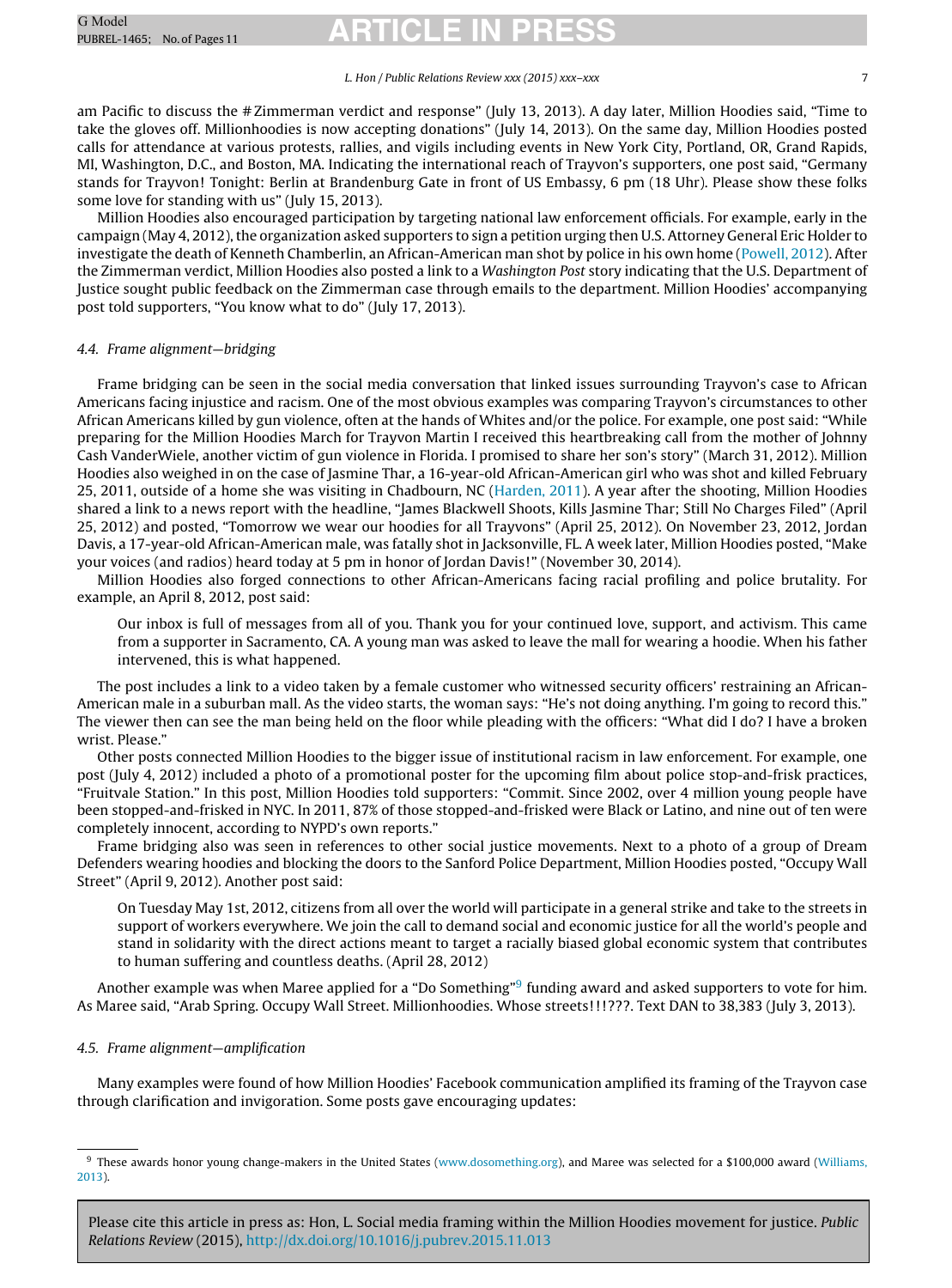8 L. Hon / Public Relations Review xxx (2015) xxx–xxx

We may not have to wait on a grand jury decision to arrest George Zimmerman! (March 29, 2012)

# ZIMMERMAN IS GETTING CHARGED!!! (April 11, 2012)

Zimmerman Confronted Martin, Court Affidavit Released! (April 12, 2012)

Motion for Acquittal is denied. Zimmerman will face the jury. (July 5, 2013)

Implicit in many of the posts was how Million Hoodies tried to link supporters' individual identities to the group's collective identity and shared purpose. For example, a March 26, 2012, post said: "As you take to the streets and the Internet today for #trayvon, remember how powerful your voices are. The whole world knows about Trayvon now, and we will get justice for him (March 26, 2012). Another said: "WOW. Millionhoodies crashed because of all the love and support. That's a good thing" (March 27, 2012). When a Change.org petition demanding Zimmerman's arrest was delivered to Sanford authorities with over two million signatures, the group posted, "Hoodies, you should all be proud of this." Still another post encouraged supporters to contribute their own content to Million Hoodies:

Hello, Friends. We are working on a video/media project celebrating all of the wonderful people who have come out to march for #Trayvon. If you have attended a march, please send us the best pictures and video you have from the event. We want everyone to see the power of a million hoodies in action. (March 29, 2012)

Other examples of attempts by Million Hoodies to create and nurture collective identity were discovered. The day after the announcement of Zimmerman's arrest, Million Hoodies told supporters: "Sleep well my friends. Although we are just starting our march, we achieved something wonderful today. We should all feel proud" (April 12, 2012). On the six-month anniversary of Trayvon's shooting, Million Hoodies said, "Let's rededicate ourselves to the cause" (August 26, 2012).

After the Zimmerman verdict was announced, Million Hoodies issued a terse response: "Not guilty on all counts" (July 13, 2013). The group then tried to clarify its position and invigorate supporters by taking a combative stance. For example, one post said: "The majority of the [media] coverage has been APPALLING and downright inexcusable. The worst part is that it's not being done intentionally (for the most part), it's just PLAIN IGNORANCE" (July 15, 2013). Another said: "Millionhoodies has just received an invitation to appear on the Geraldo Rivera show this Saturday at 10 pm. Make sure you tune in and show your support! We're ready for him! Time to set the record straight, Geraldo! (July 16, 2013). One more said: "Hey Fox News we're ready for you! Millionhoodies isn't your daddy's movement. You better buckle up for @danielmaree this Saturday at 10 pm! (July 16, 2013). On July 19, 2013, the group posted a photo from U.S. President Obama's post-verdict speech with the caption, "Trayvon Martin could've been me 35 years ago." The photo is accompanied by a post that expressed the group's frustration that Obama had waited so long to make a public statement: "It's about damn time."

Other posts expressed disbelief and sadness about the verdict. One included a photo of the Lincoln Memorial sent by an animator for the television cartoon show, "Brooklynians." The photo showed Lincoln wearing a hoodie, pulled down slightly below his eyes. The caption read:

I was in the middle of animating when I heard the news of the Zimmerman/Trayvon Martin verdict, and I couldn't go on with what I was drawing. And, I didn't have any words either. So I made this. RIP Trayvon. (July 14, 2013)

Despite disappointment over the verdict, Million Hoodies rallied and joined other groups in organizing post-verdict protest events. Most notable was the July 20, 2013, National Day of Action in cities throughout the United States. Commenting on the protest in New York City, Million Hoodies posted, "Today was awesome. [Recording artists] Jay Z and Beyonce came out to support the cause! Next stop, Washington DC on Aug. 24th!" (July 20, 2013).

# 4.6. Frame alignment—extension

Examples of frame extension were not as common as other instances of frame alignment, perhaps because of the early time period within the campaign examined here. However, some posts did demonstrate how Million Hoodies tried to increase its base of supporters. For example, two days before Zimmerman is charged, Million Hoodies announced, "National Hoodie Day and International Day of Internet Action for Justice! Spread the word!" (April 9, 2012). Another post said:

"Help us build a million #millionhoodies by empowering the next generation of young creatives at The Marcus Graham Project.<sup>10</sup> ...New recruits: @MissVhob @ItsMeMarcusB @RobTheHandsome @JulianGilliam @JSwayP Follow them @ThinkFruition." (June 3, 2012)

Three days after the verdict, Million Hoodies made its strongest plea yet for new recruits:

CALLING ALL ARTISTS, DESIGNERS, BLOGGERS, MUSICIANS, POETS, TEACHERS, UNION MEMBERS, DANCERS, PRO-MOTERS, STRATEGISTS, DATA SCIENTISTS, MATHEMATICIANS, DIRECTORS, PHOTOGRAPHERS, PRODUCERS (STAGE &

<sup>&</sup>lt;sup>10</sup> Marcus Graham is a male African-American advertising executive who founded the non-profit Marcus Graham Project to recruit and train men of color for the advertising and marketing industries ([www.marcusgrhamproject.org](http://www.marcusgrhamproject.org)).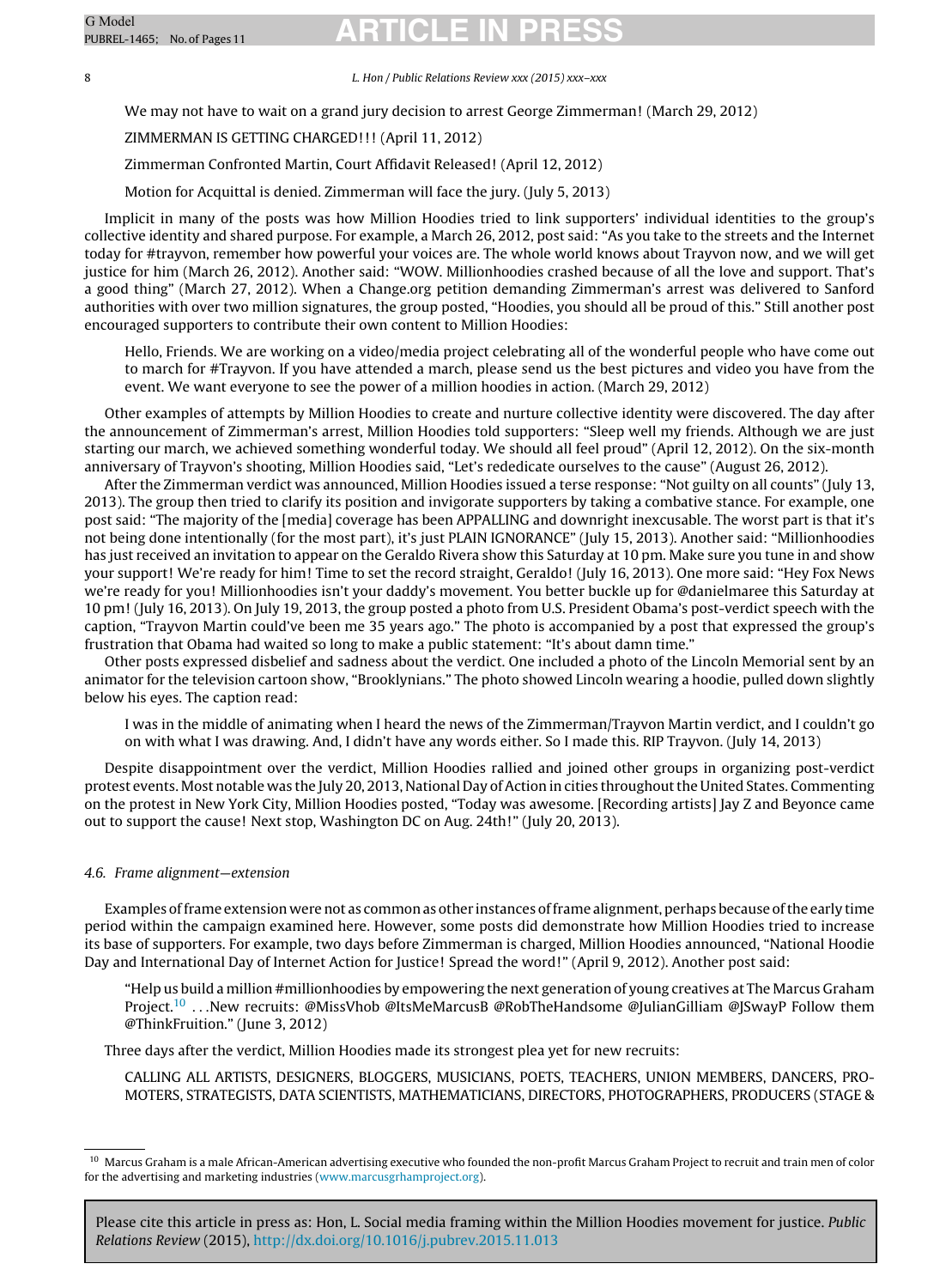#### L. Hon / Public Relations Review xxx (2015) xxx–xxx 9

Million Hoodies also affirmed how the organization was extending its reach to international supporters. For example, an April 6, 2012, post was a link to a story from democracynow.org, indicating the United Nations Commissioner had called for a probe into Trayvon's death. Million Hoodies also posted a photo of Trayvon's parents, their lawyer, and Travyon's brother with a link to an accompanying news story from Independent.Co.UK: "Trayvon Martin's parents call for an end to racial profiling in Britain" (May 12, 2012). The next day, Million Hoodies' post read: "Profiling is a global problem and it is time for us to start working together across borders. Love to all of those in the UK who came out to talk about these issues" (May 13, 2012).

Million Hoodies' posts indicated that Maree capitalized on the power and convenience of digital media to reach new supporters. For example, less than a week after the verdict, Million Hoodies announced a Google + Hangout On Air during which Maree and other social media professionals discussed how social media are effectively being used to rally global support for " #justicefortrayvon and change national Stand Your Ground laws" (July 18, 2013).

#### 4.7. Frame alignment—transformation

Again, given that the time period for this study extends only one week after the Zimmerman verdict, indications of frame transformation were not as discernable as some ofthe other processes of frame alignment. Still, Million Hoodies' posts during this week indicated that the group realized it needed to move beyond Trayvon's case and focus on the systemic deleterious social conditions disproportionately affecting African-American communities.

Two posts sought to re-energize Million Hoodies' base two days after the verdict:

"Justice Doesn't Stop With George Zimmerman" (July 15, 2013) and "Who is ready to step up? Tomorrow night. National call for Million Hoodies Organizers. Join us if you are ready to take it to the next level" (July 15, 2013).

A day later, Million Hoodies shared a poster from Moms Demand Action.11 The poster featured Sybrina Fulton, holding a photo of a younger Trayvon. The poster read: "We are not going to let this verdict define Trayvon. We will define our son's legacy. We have a long way to go to make sure this happens to nobody else's child" (July 16, 2013). Next to the poster, Million Hoodies told supporters to ask their friends and families to join Million Hoodies in the fight to reduce gun violence.

Other evidence of transformative framing could be seen as Million Hoodies forged alliances with other protestors. One post encouraged followers to sign a NAACP petition through Moveon.org that requested the U.S. Department of Justice open a civil rights case against Zimmerman (July 16, 2013). Another Million Hoodies' post shared a link to a news story from GlobalGrind.com about recording artist Stevie Wonder's vow not to perform in any state with a Stand Your Ground law and said: "STAND WITH STEVIE WONDER!!! BOYCOTT ALL SHOOT FIRST STATES!" (July 16, 2013).

Some of the last posts in the time period for this study illustrated how Million Hoodies explicitly began to transform its original specific frames to other broader frames. For example, on July 18, 2013, Million Hoodies sent birthday wishes to the late Nelson Mandela with this message: "Your continued presence gives us hope during this grave hour of need in America and indeed around the world. Thank you for your strength. We know you are beside us in this other 'Long Walk to Freedom."' Perhaps the best example of frame transformation was this July 20, 2013, post:

People love to talk about black on black crime as if it's Trayvon Martin vs. Black on Black Crime. As if we have to pick between the two. Ok. Let's talk about it. Let's talk about drugs and guns in our inner cities. Let's talk about how they got there. Let's talk about Ronald Reagan. Let's talk about Iran Contra. Let's talk about poverty. Let's talk about the victimization of black communities. These black talking heads should be ashamed of themselves for not making that point. Let's be honest about the crises that exist in our communities. Let's not just use them as excuses for not finding justice for Trayvon. #GetSerious # Millionhoodies.

#### **5. Discussion**

All of [Snow](#page-10-0) [and](#page-10-0) [Benford's](#page-10-0) [\(1988\)](#page-10-0) core framing processes could be identified in Million Hoodies' Facebook posts during the time period examined. The organization mobilized publics using a diagnostic frame of justice and connected people's individual value systems about fairness to the larger issues of social injustice inherent in Trayvon Martin's shooting and law enforcement's initial failure to arrest Zimmerman. Million Hoodies diagnosed the problem as racism and suggested the prognostic frames of solidarity among people and increased gun control as remedies. Through motivational framing, Million Hoodies called supporters to action with a focus on participation in its many protest initiatives—both online and offline.

Million Hoodies' Facebook communication also displayed all of the frame alignment processes suggested by [Snow](#page-10-0) et [al.'s](#page-10-0) [\(1986\)](#page-10-0) concept of frame alignment. Frame bridging linked Trayvon's circumstances to other examples of African Americans (particularly men) who have faced injustice and racism such as racial profiling and police brutality because of individual

<sup>&</sup>lt;sup>11</sup> According to its website, Moms Demand Action "was created to demand action from legislators, state and federal; companies; and educational institutions to establish common-sense gun reforms" ([www.momsdemandaction.org](http://www.momsdemandaction.org)).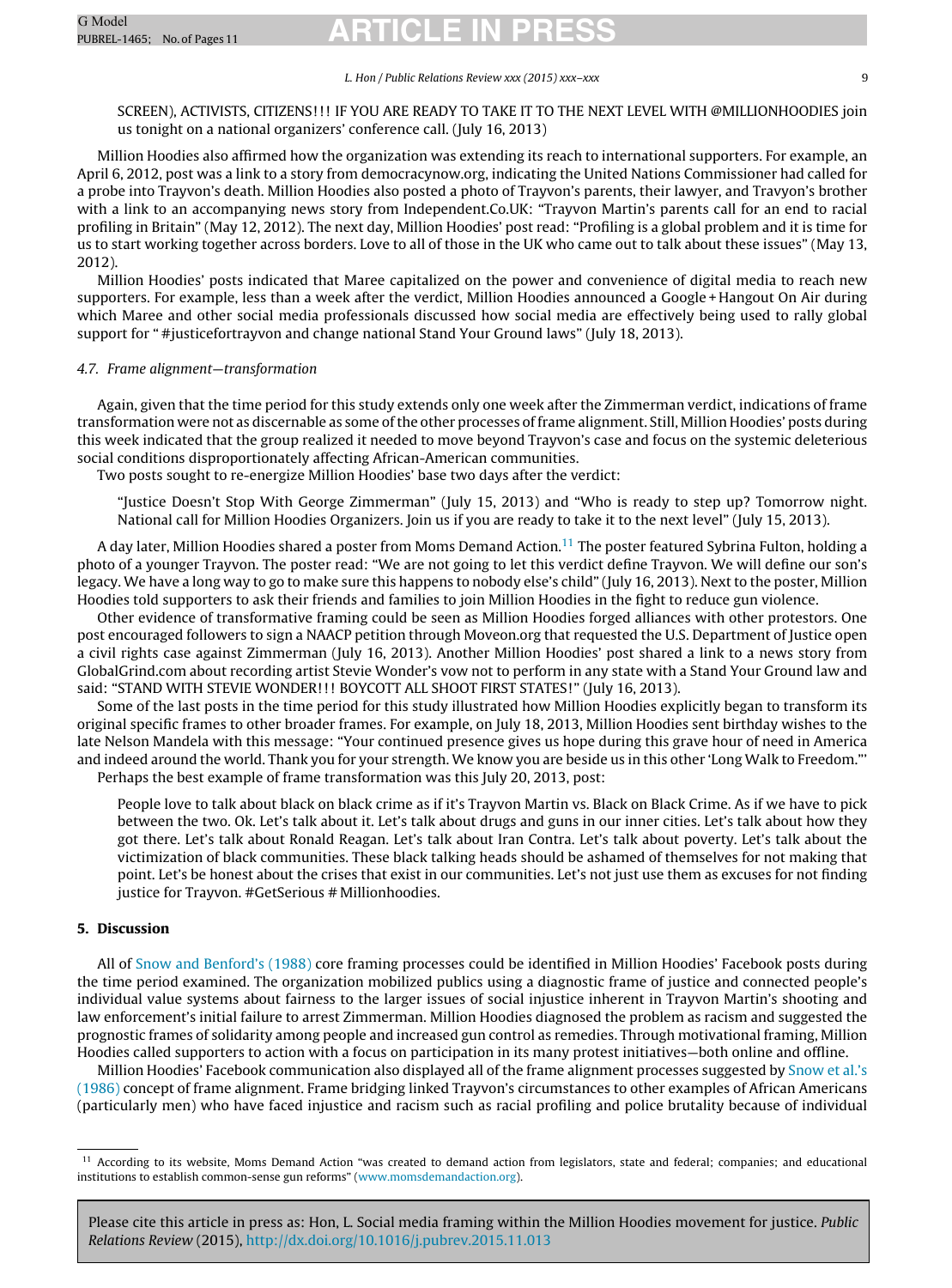#### <span id="page-9-0"></span>10 L. Hon / Public Relations Review xxx (2015) xxx–xxx

and systemic racial biases within the U.S. law enforcement system. Million Hoodies used frame amplification extensively to provide information about protest events and major breaking news surrounding the Trayvon campaign. The group also used frame amplification to encourage and invigorate supporters throughout the turbulent chronology of the Trayvon-Zimmerman story. Examples of frame extension were not as common, perhaps because of the early time period within the campaign examined here.

Future research should investigate how digital activists may use frame extension to increase their base of supporters over a longer time period. Similarly, some examples of frame transformation were evident but mostly tentative. A review of Million Hoodies' more recent posts suggests police militarization and brutality as frames. These themes are linked in particular to police crackdowns on protesters after the fatal shooting of Michael Brown, an unarmed African-American man, by a white police officer, Darren Wilson, in Ferguson, MO, August 9, 2014. Events in Ferguson were followed by highly publicized deaths at the hands of police officers of other unarmed African-American men. Additional scholarship also should examine the relationship between frame transformation and campaign effectiveness, especially in terms of how transformation might help a short-term campaign create the momentum, or as [Tilly](#page-10-0) [\(2004\)](#page-10-0) said, the WUNC (worthiness, unity, numbers, and commitment), needed for a long-term social movement that produces meaningful structural change.

This research adds to the nascent literature on digital media, public relations, and framing and suggests that communication on social media by grassroots activists may display more examples of effective framing than Muralidharan et al. (2011) found for organizations' and media's use of social media. This study also raises the question of whether social media, perhaps because of their ease of use, fluidity, and access, may provide more compelling examples of strategic framing than researchers have found when examining other digital media such as websites ([Zoch,](#page-10-0) [Collins,](#page-10-0) [&](#page-10-0) [Sisco,](#page-10-0) [2008;](#page-10-0) [Zoch,](#page-10-0) [Collins,](#page-10-0) [Sisco,](#page-10-0) [&](#page-10-0) [Supa,](#page-10-0) [2008\).](#page-10-0)

Like all research, this study has limitations. Although the researcher relied on primary documents (social media texts and supporting content) created or shared by Million Hoodies, she made inferences about the group's framing. Interviews with Million Hoodies' staff members, such as Maree, might have provided triangulation of the researcher's interpretation of the texts with content creators' intent. This research also was limited to one grassroots activist network, so caution should be taken when applying these findings to other activist groups. Similarly, only one social networking site—Facebook—was profiled here. Although the researcher examined Twitter and Instagram and noticed similar frames and framing processes, a formal analysis ofthese sites might have produced different results. This especially might be the case because the percentage of African Americans using Twitter and Instagram is higher (27 and 38%) than percentages for Whites (21 and 21%) or Latinos (25 and 34%) (Krogstad, 2015). Instagram also appeals to a younger demographic (Krogstad, 2015), the target public for much of Million Hoodies' digital activism [\(Williams,](#page-10-0) [2013\).](#page-10-0)

Digital activism and social media framing remain a promising research area for public relations scholarship. Digital media have given rise to new forms of grassroots public relations, including that performed by social action networks. Million Hoodies is just one example of how this new brand of communicators is seizing the power of strategic message framing for engaging and motivating supporters, recruiting new followers, attempting to legitimize messages among a broader constituency, and transforming frames as circumstances call for other emphases.

### **References**

Altman, A., (2015, August 31). Where Black Lives Matter goes from here. Time, 186 (8), p. 22.

- Banks, S. (1995). [Multicultural](http://refhub.elsevier.com/S0363-8111(15)30099-0/sbref0010) [public](http://refhub.elsevier.com/S0363-8111(15)30099-0/sbref0010) [relations:](http://refhub.elsevier.com/S0363-8111(15)30099-0/sbref0010) [a](http://refhub.elsevier.com/S0363-8111(15)30099-0/sbref0010) [social-interpretive](http://refhub.elsevier.com/S0363-8111(15)30099-0/sbref0010) [approach](http://refhub.elsevier.com/S0363-8111(15)30099-0/sbref0010). [CA:](http://refhub.elsevier.com/S0363-8111(15)30099-0/sbref0010) [Sage:](http://refhub.elsevier.com/S0363-8111(15)30099-0/sbref0010) [Thousand](http://refhub.elsevier.com/S0363-8111(15)30099-0/sbref0010) [Oaks.](http://refhub.elsevier.com/S0363-8111(15)30099-0/sbref0010)
- Bloom, L., (2014). Suspicion nation. [Kindle version]. Retrieved from <http://www.amazon.com>.
- Carr, R. L., Pratt, C. B., & Herrera. (2012). [Social](http://refhub.elsevier.com/S0363-8111(15)30099-0/sbref0020) [media](http://refhub.elsevier.com/S0363-8111(15)30099-0/sbref0020) [for](http://refhub.elsevier.com/S0363-8111(15)30099-0/sbref0020) [crisis](http://refhub.elsevier.com/S0363-8111(15)30099-0/sbref0020) [communication](http://refhub.elsevier.com/S0363-8111(15)30099-0/sbref0020) [on](http://refhub.elsevier.com/S0363-8111(15)30099-0/sbref0020) [Japan's](http://refhub.elsevier.com/S0363-8111(15)30099-0/sbref0020) [2011](http://refhub.elsevier.com/S0363-8111(15)30099-0/sbref0020) [Tohoku](http://refhub.elsevier.com/S0363-8111(15)30099-0/sbref0020) [earthquake.](http://refhub.elsevier.com/S0363-8111(15)30099-0/sbref0020) [A](http://refhub.elsevier.com/S0363-8111(15)30099-0/sbref0020) [critical](http://refhub.elsevier.com/S0363-8111(15)30099-0/sbref0020) [textual](http://refhub.elsevier.com/S0363-8111(15)30099-0/sbref0020) [analysis.](http://refhub.elsevier.com/S0363-8111(15)30099-0/sbref0020) [In](http://refhub.elsevier.com/S0363-8111(15)30099-0/sbref0020) [S.](http://refhub.elsevier.com/S0363-8111(15)30099-0/sbref0020) [Duhe](http://refhub.elsevier.com/S0363-8111(15)30099-0/sbref0020) [\(Ed.\),](http://refhub.elsevier.com/S0363-8111(15)30099-0/sbref0020) [\(2nd](http://refhub.elsevier.com/S0363-8111(15)30099-0/sbref0020) [ed.,](http://refhub.elsevier.com/S0363-8111(15)30099-0/sbref0020) [pp.](http://refhub.elsevier.com/S0363-8111(15)30099-0/sbref0020) [293–301\).](http://refhub.elsevier.com/S0363-8111(15)30099-0/sbref0020) [New](http://refhub.elsevier.com/S0363-8111(15)30099-0/sbref0020) [York:](http://refhub.elsevier.com/S0363-8111(15)30099-0/sbref0020) [Lang:](http://refhub.elsevier.com/S0363-8111(15)30099-0/sbref0020) [New](http://refhub.elsevier.com/S0363-8111(15)30099-0/sbref0020) [Media](http://refhub.elsevier.com/S0363-8111(15)30099-0/sbref0020) [and](http://refhub.elsevier.com/S0363-8111(15)30099-0/sbref0020) [Public](http://refhub.elsevier.com/S0363-8111(15)30099-0/sbref0020) [Relations.](http://refhub.elsevier.com/S0363-8111(15)30099-0/sbref0020)
- Carty, V. (2015). [Social](http://refhub.elsevier.com/S0363-8111(15)30099-0/sbref0025) [movements](http://refhub.elsevier.com/S0363-8111(15)30099-0/sbref0025) [and](http://refhub.elsevier.com/S0363-8111(15)30099-0/sbref0025) [new](http://refhub.elsevier.com/S0363-8111(15)30099-0/sbref0025) [technology](http://refhub.elsevier.com/S0363-8111(15)30099-0/sbref0025)[.](http://refhub.elsevier.com/S0363-8111(15)30099-0/sbref0025) [Westview:](http://refhub.elsevier.com/S0363-8111(15)30099-0/sbref0025) [Boulder,](http://refhub.elsevier.com/S0363-8111(15)30099-0/sbref0025) [Co.](http://refhub.elsevier.com/S0363-8111(15)30099-0/sbref0025)
- Castells, M. (2001). [The](http://refhub.elsevier.com/S0363-8111(15)30099-0/sbref0030) [internet](http://refhub.elsevier.com/S0363-8111(15)30099-0/sbref0030) [galaxy:](http://refhub.elsevier.com/S0363-8111(15)30099-0/sbref0030) [reflections](http://refhub.elsevier.com/S0363-8111(15)30099-0/sbref0030) [on](http://refhub.elsevier.com/S0363-8111(15)30099-0/sbref0030) [the](http://refhub.elsevier.com/S0363-8111(15)30099-0/sbref0030) [internet,](http://refhub.elsevier.com/S0363-8111(15)30099-0/sbref0030) [business](http://refhub.elsevier.com/S0363-8111(15)30099-0/sbref0030) [and](http://refhub.elsevier.com/S0363-8111(15)30099-0/sbref0030) [society](http://refhub.elsevier.com/S0363-8111(15)30099-0/sbref0030). [Malden,](http://refhub.elsevier.com/S0363-8111(15)30099-0/sbref0030) [MA:](http://refhub.elsevier.com/S0363-8111(15)30099-0/sbref0030) [Blackwell.](http://refhub.elsevier.com/S0363-8111(15)30099-0/sbref0030)
- Duggan, M., Ellison, N.B., Lampe, C., Lenhart, A., Madden, M., (2015). Social media update 2014. Retrieved from
	- [http://www.pewinternet.org/2015/01/09/social-media-update-2014/.](http://www.pewinternet.org/2015/01/09/social-media-update-2014/)
- Earl, J., & Kimport, K. (2011). [Digitally](http://refhub.elsevier.com/S0363-8111(15)30099-0/sbref0040) [enabled](http://refhub.elsevier.com/S0363-8111(15)30099-0/sbref0040) [social](http://refhub.elsevier.com/S0363-8111(15)30099-0/sbref0040) [change.](http://refhub.elsevier.com/S0363-8111(15)30099-0/sbref0040) [Activism](http://refhub.elsevier.com/S0363-8111(15)30099-0/sbref0040) [in](http://refhub.elsevier.com/S0363-8111(15)30099-0/sbref0040) [the](http://refhub.elsevier.com/S0363-8111(15)30099-0/sbref0040) [Internet](http://refhub.elsevier.com/S0363-8111(15)30099-0/sbref0040) [age](http://refhub.elsevier.com/S0363-8111(15)30099-0/sbref0040)[.](http://refhub.elsevier.com/S0363-8111(15)30099-0/sbref0040) [Cambridge,](http://refhub.elsevier.com/S0363-8111(15)30099-0/sbref0040) [MA:](http://refhub.elsevier.com/S0363-8111(15)30099-0/sbref0040) [Massachusetts](http://refhub.elsevier.com/S0363-8111(15)30099-0/sbref0040) [Institute](http://refhub.elsevier.com/S0363-8111(15)30099-0/sbref0040) [of](http://refhub.elsevier.com/S0363-8111(15)30099-0/sbref0040) [Technology.](http://refhub.elsevier.com/S0363-8111(15)30099-0/sbref0040)
- Fairclough, N. (2003). [Analysing](http://refhub.elsevier.com/S0363-8111(15)30099-0/sbref0045) [discourse:](http://refhub.elsevier.com/S0363-8111(15)30099-0/sbref0045) [textual](http://refhub.elsevier.com/S0363-8111(15)30099-0/sbref0045) [analysis](http://refhub.elsevier.com/S0363-8111(15)30099-0/sbref0045) [for](http://refhub.elsevier.com/S0363-8111(15)30099-0/sbref0045) [social](http://refhub.elsevier.com/S0363-8111(15)30099-0/sbref0045) [research](http://refhub.elsevier.com/S0363-8111(15)30099-0/sbref0045)[.](http://refhub.elsevier.com/S0363-8111(15)30099-0/sbref0045) [London:](http://refhub.elsevier.com/S0363-8111(15)30099-0/sbref0045) [Routledge.](http://refhub.elsevier.com/S0363-8111(15)30099-0/sbref0045)

Hallahan, K. (1999). [Seven](http://refhub.elsevier.com/S0363-8111(15)30099-0/sbref0050) [models](http://refhub.elsevier.com/S0363-8111(15)30099-0/sbref0050) [of](http://refhub.elsevier.com/S0363-8111(15)30099-0/sbref0050) [framing.](http://refhub.elsevier.com/S0363-8111(15)30099-0/sbref0050) [Journal](http://refhub.elsevier.com/S0363-8111(15)30099-0/sbref0050) [of](http://refhub.elsevier.com/S0363-8111(15)30099-0/sbref0050) [Public](http://refhub.elsevier.com/S0363-8111(15)30099-0/sbref0050) [Relations](http://refhub.elsevier.com/S0363-8111(15)30099-0/sbref0050) [Research](http://refhub.elsevier.com/S0363-8111(15)30099-0/sbref0050)[,](http://refhub.elsevier.com/S0363-8111(15)30099-0/sbref0050) [11](http://refhub.elsevier.com/S0363-8111(15)30099-0/sbref0050)[\(3\),](http://refhub.elsevier.com/S0363-8111(15)30099-0/sbref0050) [205](http://refhub.elsevier.com/S0363-8111(15)30099-0/sbref0050)–[242.](http://refhub.elsevier.com/S0363-8111(15)30099-0/sbref0050)

Harden, K., (2011, February 25). One dead, two hurt after Chadbourn shooting. WWAYTV3 Retrieved from

[http://www.wwaytv3com/2011/12/25/one-dead-two-hurt-after-chadbourn-shooting.](http://www.wwaytv3com/2011/12/25/one-dead-two-hurt-after-chadbourn-shooting)

Hon, L. (2015). Digital social advocacy in the Justice for Trayvon Campaign. Journal of Public Relations Research, 27, 299–321.

- [http://dx.doi.org/10.1080/1062726x.2015.1027771](dx.doi.org/10.1080/1062726x.2015.1027771)
- Ihlen, O., & Nitz, M. (2008). Framing contests in environmental disputes: paying attention to media and cultural master frames. International Journal of Strategic Communication, 2, 1–18. [http://dx.doi.org/10.1080/15531180701623478](dx.doi.org/10.1080/15531180701623478)

Krogstad, J.M., (2015, February 3). Social media preferences vary by race and ethnicity. Retreived from

<http://www.pewresearch.org/fact-tank/2015/02/03/social-media-preferences-vary-by-race-and-ethnicity/>. Muralidharan, S., Rasmussen, L., Patterson, D., & Shin, J.-H. (2011). Hope for Haiti: an analysis of Facebook and Twitter usage during the earthquake relief efforts. Public Relations Review, 37, 175–177. [http://dx.doi.org/10.1016/j.pubrev.2001.01.010](dx.doi.org/10.1016/j.pubrev.2001.01.010)

Owen, W. (1984). [Interpretive](http://refhub.elsevier.com/S0363-8111(15)30099-0/sbref0080) [themes](http://refhub.elsevier.com/S0363-8111(15)30099-0/sbref0080) [in](http://refhub.elsevier.com/S0363-8111(15)30099-0/sbref0080) [relational](http://refhub.elsevier.com/S0363-8111(15)30099-0/sbref0080) [communication.](http://refhub.elsevier.com/S0363-8111(15)30099-0/sbref0080) [Quarterly](http://refhub.elsevier.com/S0363-8111(15)30099-0/sbref0080) [Journal](http://refhub.elsevier.com/S0363-8111(15)30099-0/sbref0080) [of](http://refhub.elsevier.com/S0363-8111(15)30099-0/sbref0080) [Speech](http://refhub.elsevier.com/S0363-8111(15)30099-0/sbref0080)[,](http://refhub.elsevier.com/S0363-8111(15)30099-0/sbref0080) [70](http://refhub.elsevier.com/S0363-8111(15)30099-0/sbref0080)[\(3\),](http://refhub.elsevier.com/S0363-8111(15)30099-0/sbref0080) [274–287.](http://refhub.elsevier.com/S0363-8111(15)30099-0/sbref0080)

Powell, M., (2012, March 5). 'Officers, why do you have your guns out?' The New York Times. Retrieved from

<http://www.nytimes.com/2012/03/06/nyregion/fatal-shooting-of-ex-marine-by-white-plains-police-raises-questions.html>?.r=0.

Putnam, L. L. (1983). [The](http://refhub.elsevier.com/S0363-8111(15)30099-0/sbref0090) [interpretive](http://refhub.elsevier.com/S0363-8111(15)30099-0/sbref0090) [perspective:](http://refhub.elsevier.com/S0363-8111(15)30099-0/sbref0090) [An](http://refhub.elsevier.com/S0363-8111(15)30099-0/sbref0090) [alternative](http://refhub.elsevier.com/S0363-8111(15)30099-0/sbref0090) [to](http://refhub.elsevier.com/S0363-8111(15)30099-0/sbref0090) [functionalism.](http://refhub.elsevier.com/S0363-8111(15)30099-0/sbref0090) [In](http://refhub.elsevier.com/S0363-8111(15)30099-0/sbref0090) [L.](http://refhub.elsevier.com/S0363-8111(15)30099-0/sbref0090) [Putnam,](http://refhub.elsevier.com/S0363-8111(15)30099-0/sbref0090) [&](http://refhub.elsevier.com/S0363-8111(15)30099-0/sbref0090) [M.](http://refhub.elsevier.com/S0363-8111(15)30099-0/sbref0090) [Pacanowsky](http://refhub.elsevier.com/S0363-8111(15)30099-0/sbref0090) [\(Eds.\),](http://refhub.elsevier.com/S0363-8111(15)30099-0/sbref0090) [Communication](http://refhub.elsevier.com/S0363-8111(15)30099-0/sbref0090) [and](http://refhub.elsevier.com/S0363-8111(15)30099-0/sbref0090) [organizations:](http://refhub.elsevier.com/S0363-8111(15)30099-0/sbref0090) [an](http://refhub.elsevier.com/S0363-8111(15)30099-0/sbref0090) [interpretive](http://refhub.elsevier.com/S0363-8111(15)30099-0/sbref0090) [approach](http://refhub.elsevier.com/S0363-8111(15)30099-0/sbref0090). [CA:](http://refhub.elsevier.com/S0363-8111(15)30099-0/sbref0090) [Sage:](http://refhub.elsevier.com/S0363-8111(15)30099-0/sbref0090) [Thousand](http://refhub.elsevier.com/S0363-8111(15)30099-0/sbref0090) [Oaks.](http://refhub.elsevier.com/S0363-8111(15)30099-0/sbref0090)

Shirky, C. (2008). [Here](http://refhub.elsevier.com/S0363-8111(15)30099-0/sbref0095) [comes](http://refhub.elsevier.com/S0363-8111(15)30099-0/sbref0095) [everybody](http://refhub.elsevier.com/S0363-8111(15)30099-0/sbref0095). [New](http://refhub.elsevier.com/S0363-8111(15)30099-0/sbref0095) [York:](http://refhub.elsevier.com/S0363-8111(15)30099-0/sbref0095) [Penguin.](http://refhub.elsevier.com/S0363-8111(15)30099-0/sbref0095)

Smith, M.D. (2014, August 27). How Trayvon Martin's death launched a new generation of black activism. The Nation. Retrieved from

<http://www.thenation.com/article/how-trayvon-martins-death-launched-new-generation-black-activism/>.